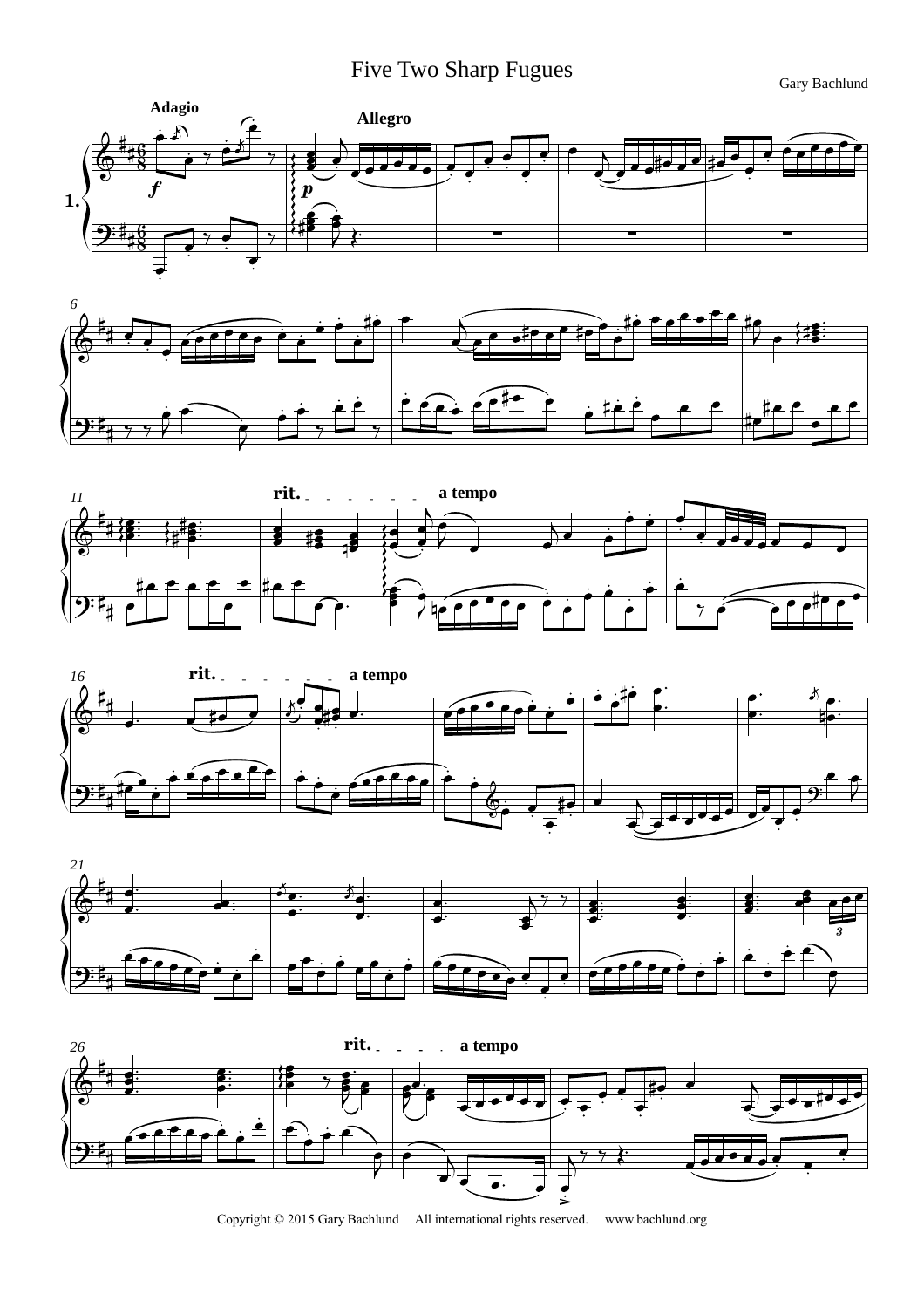











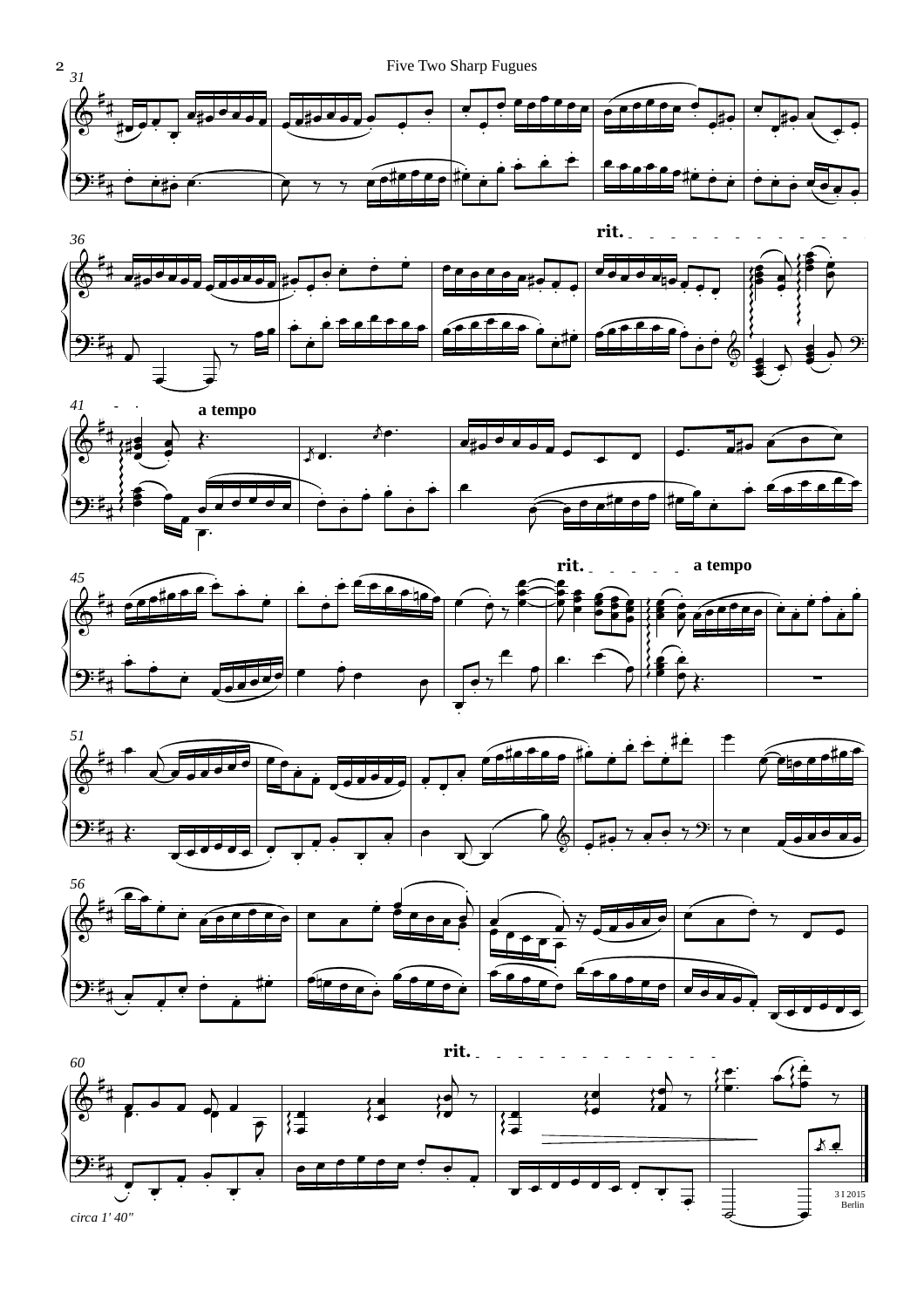











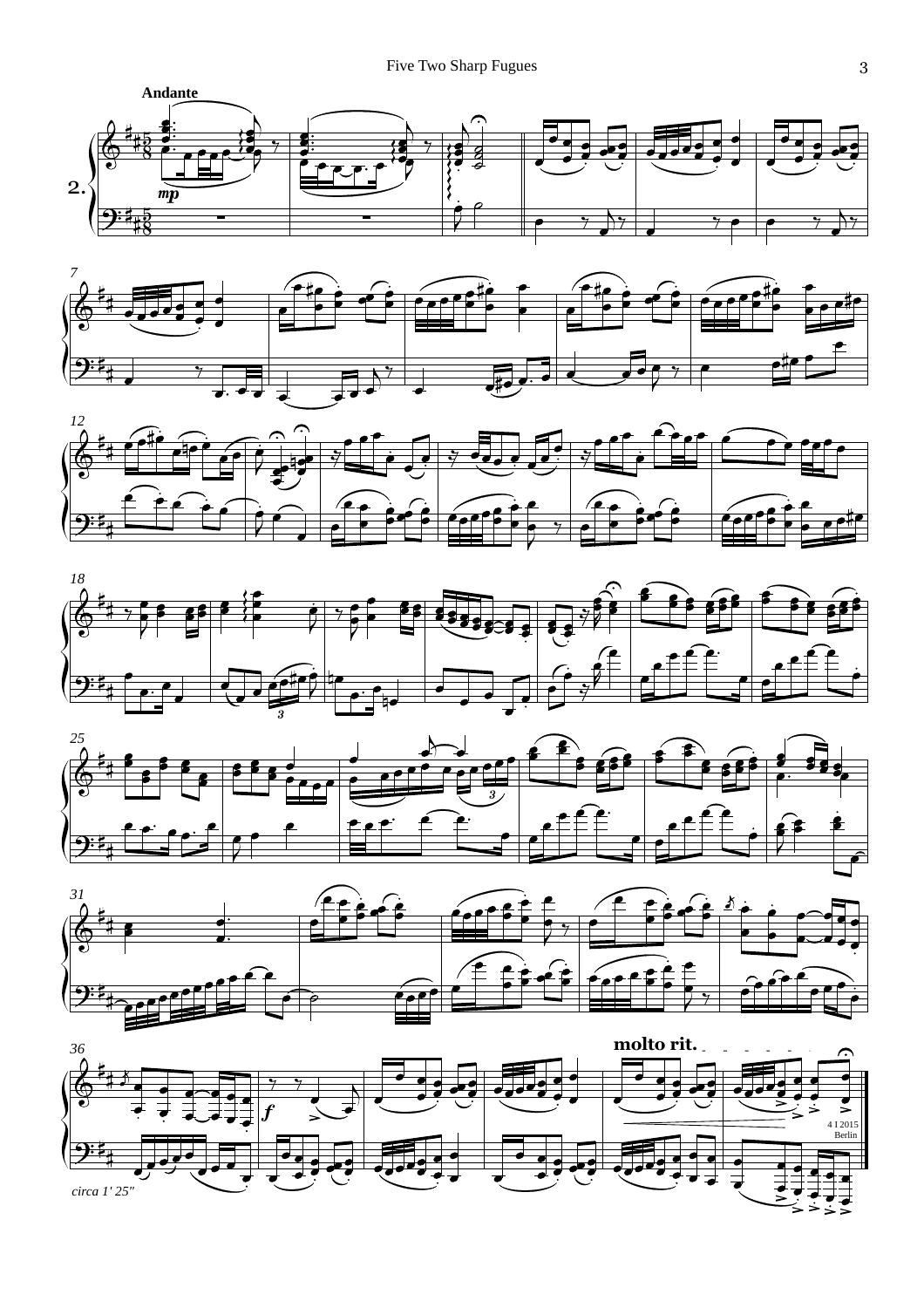











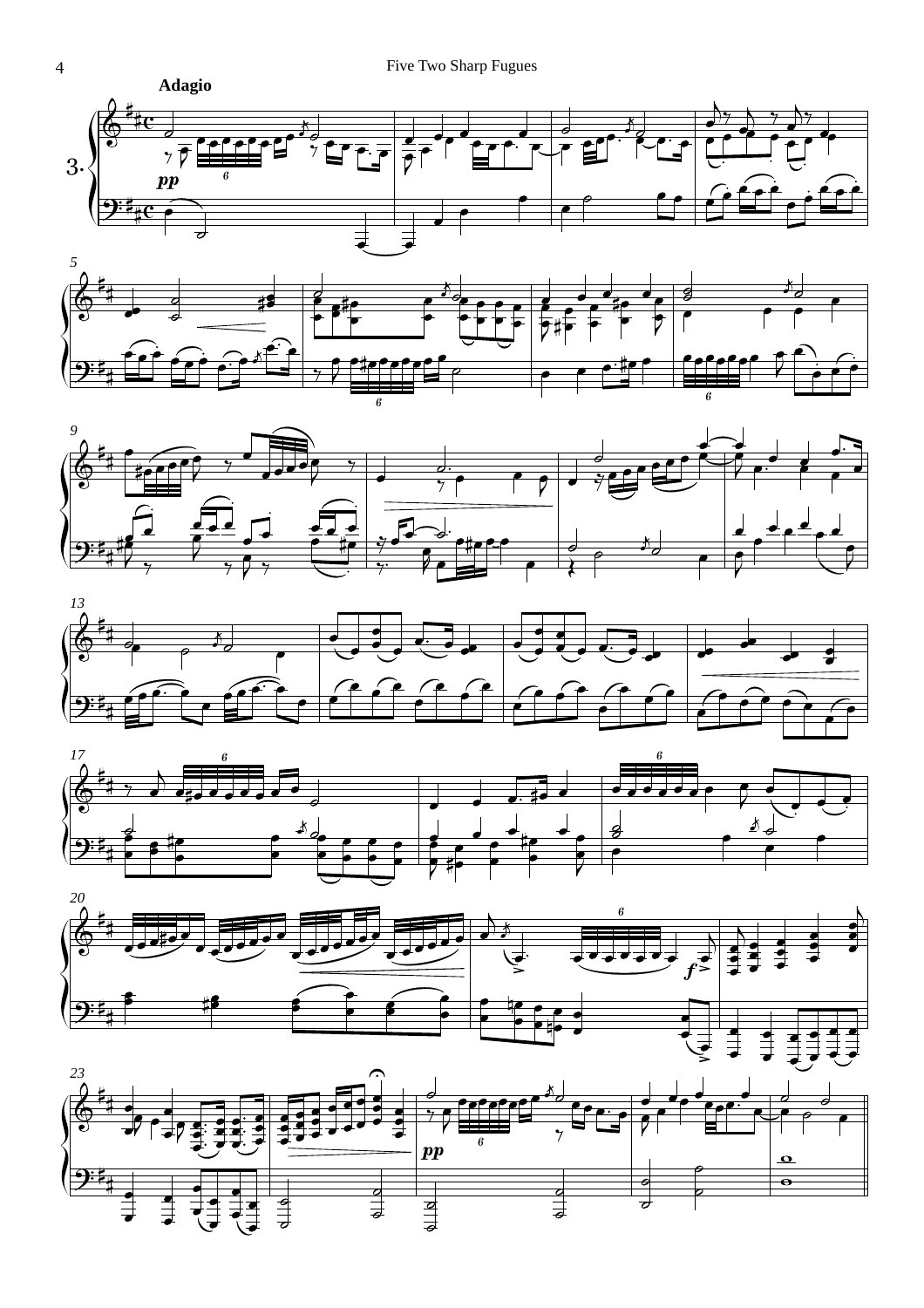











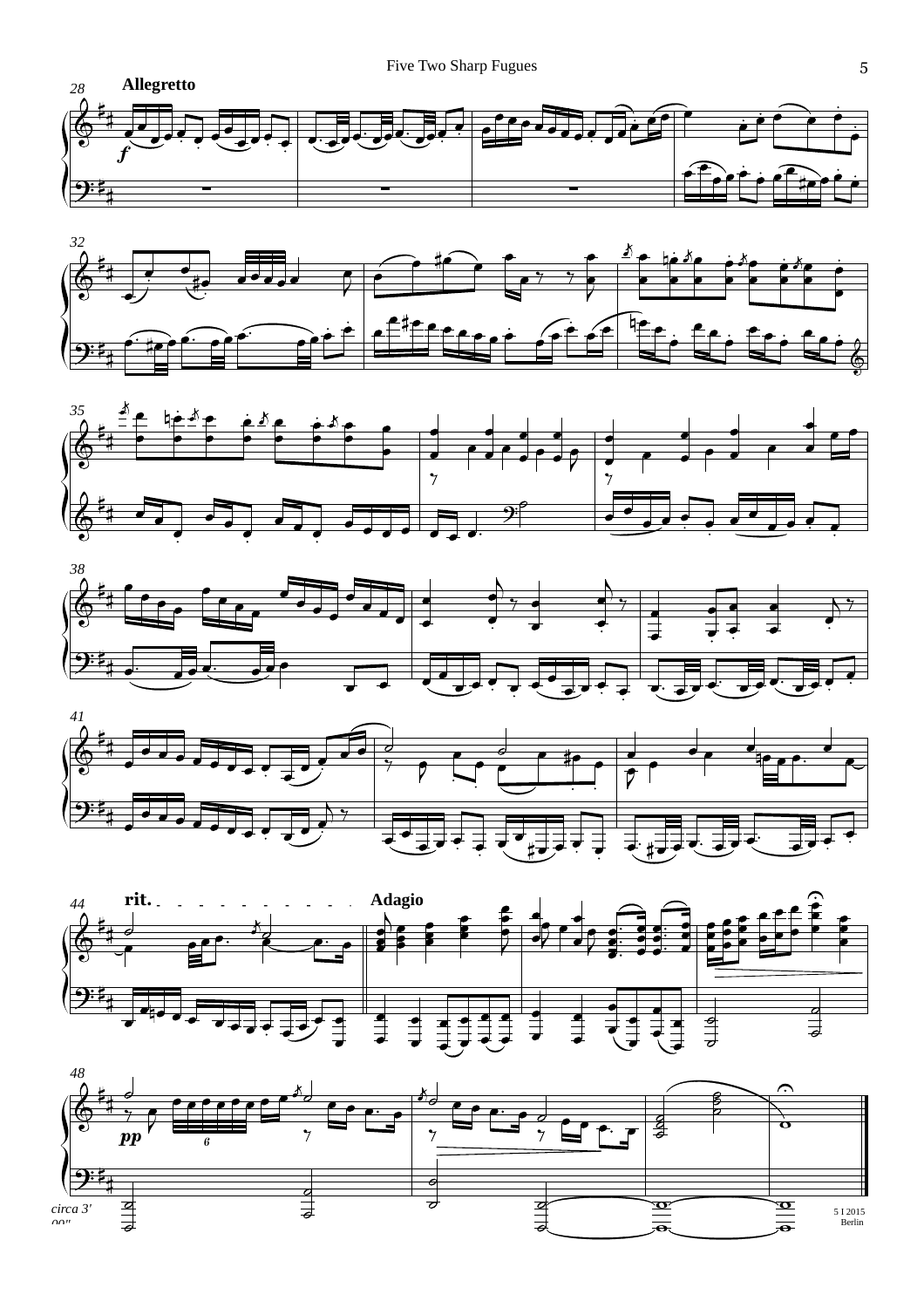









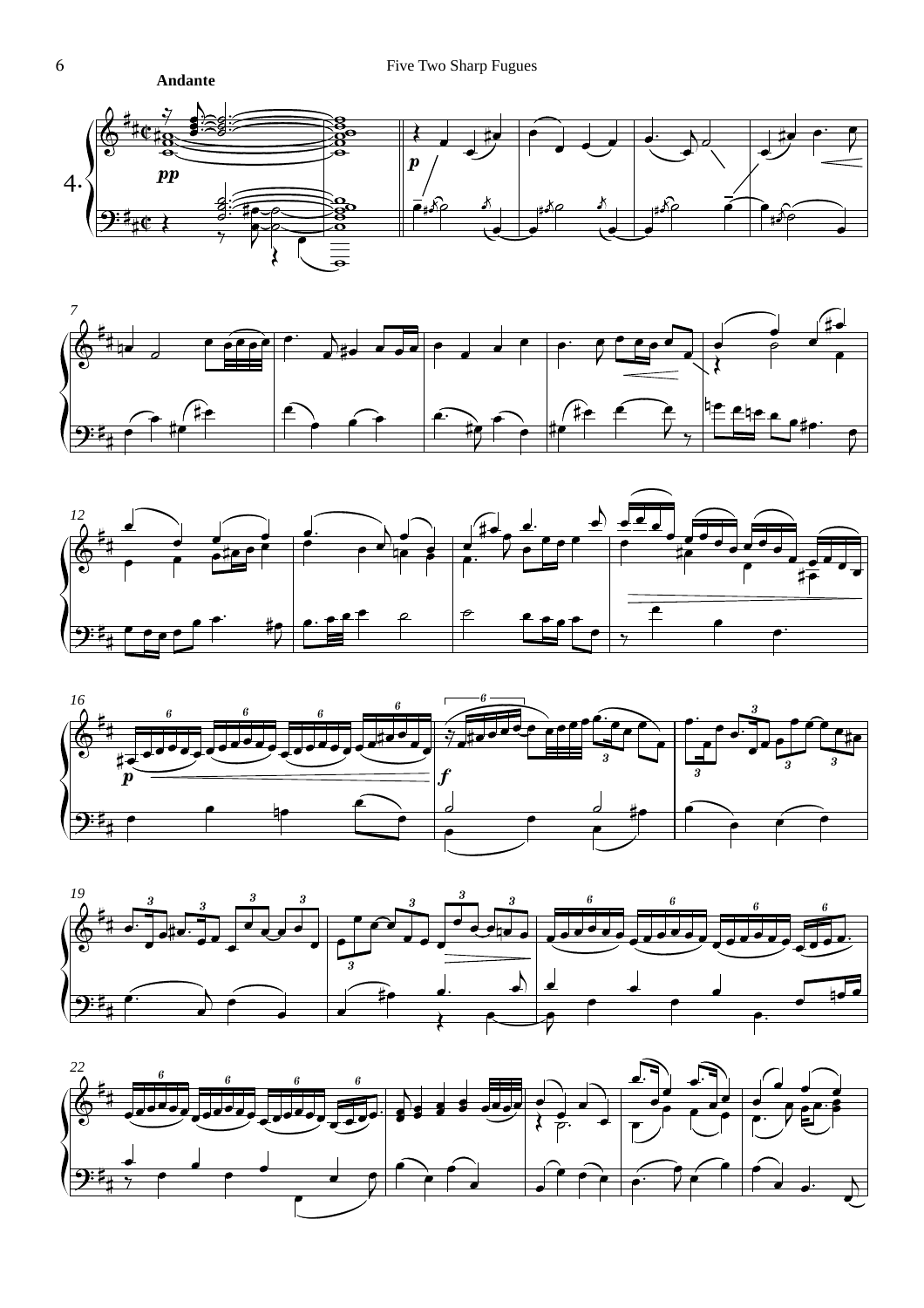Five Two Sharp Fugues 7













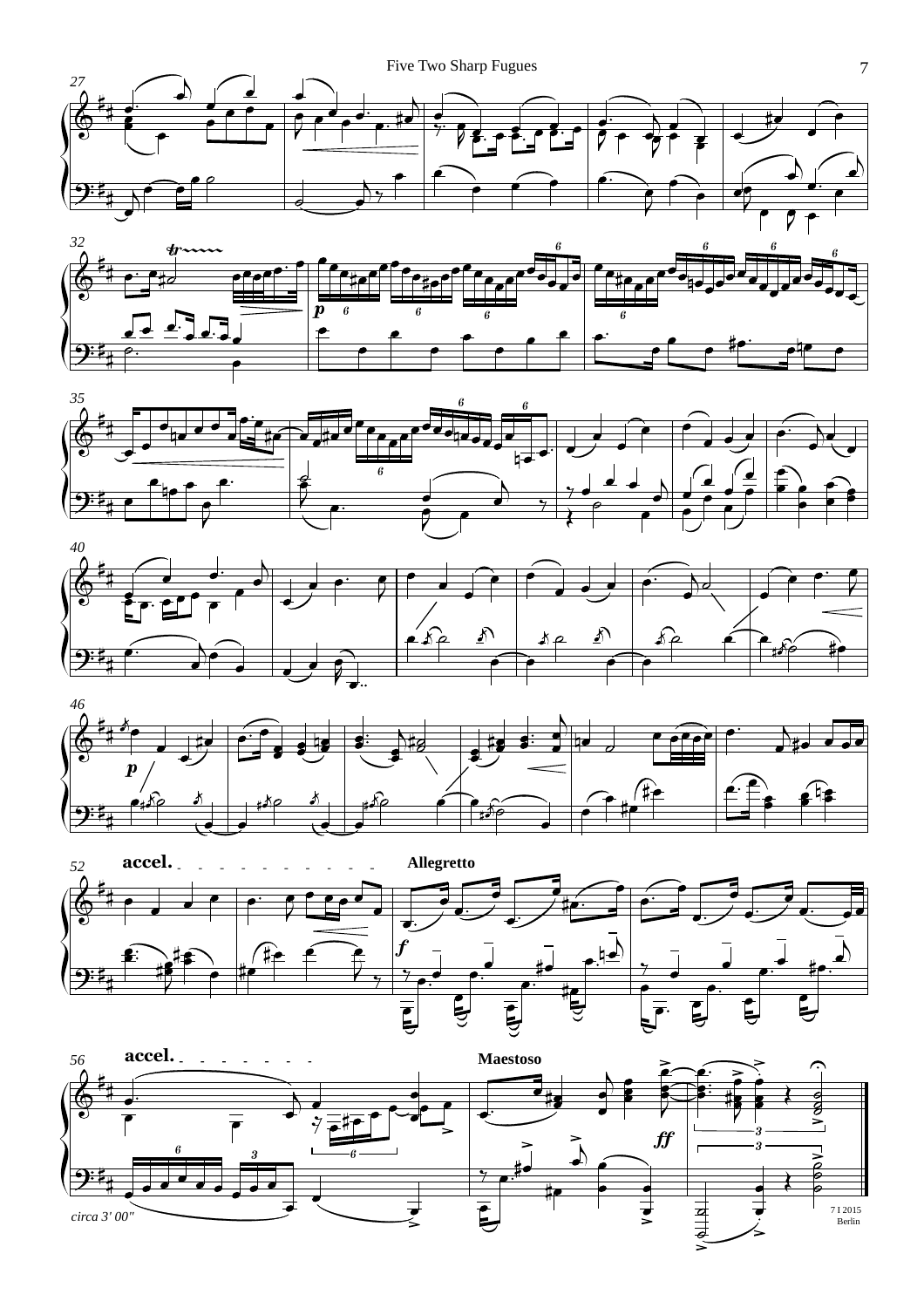









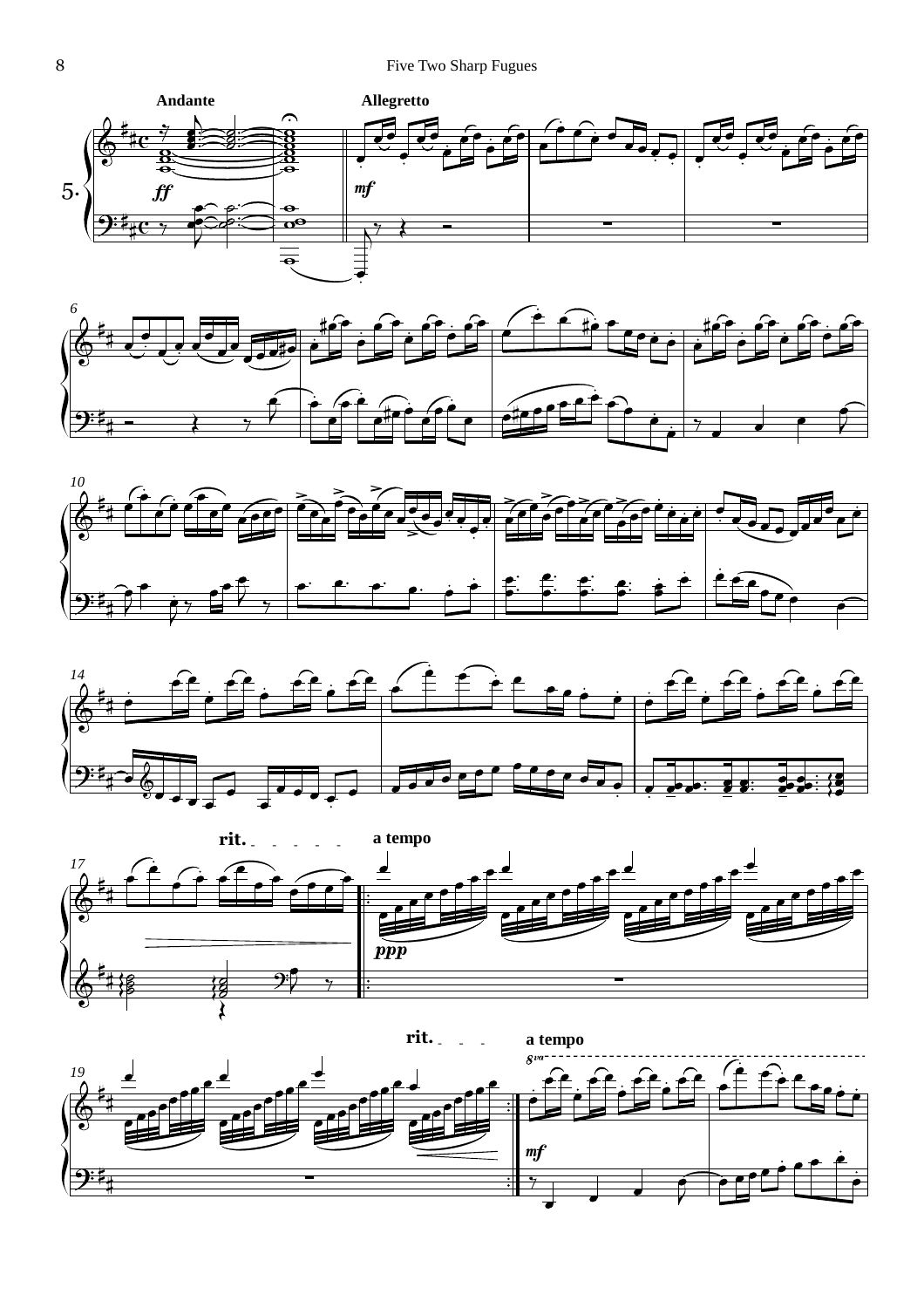









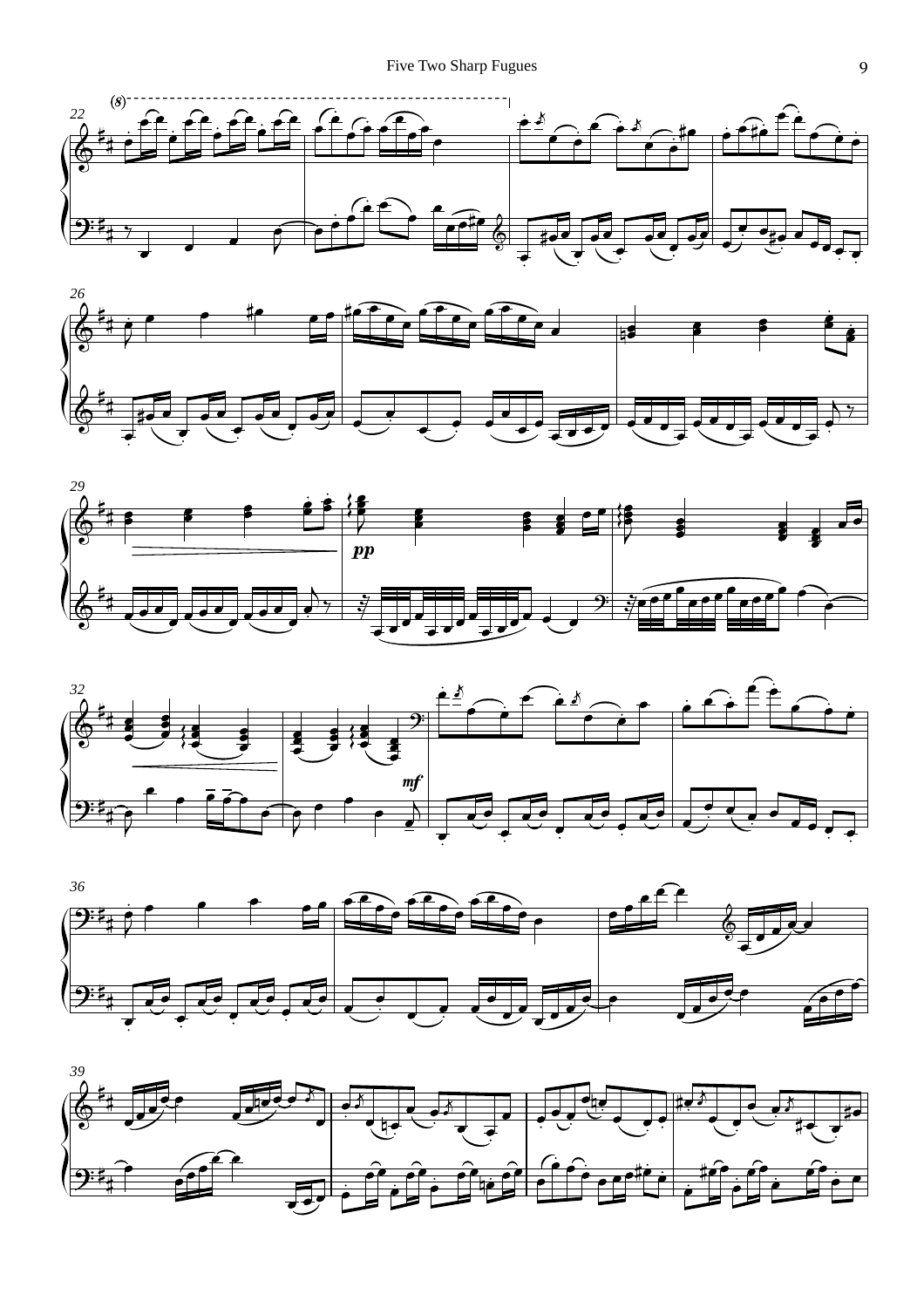